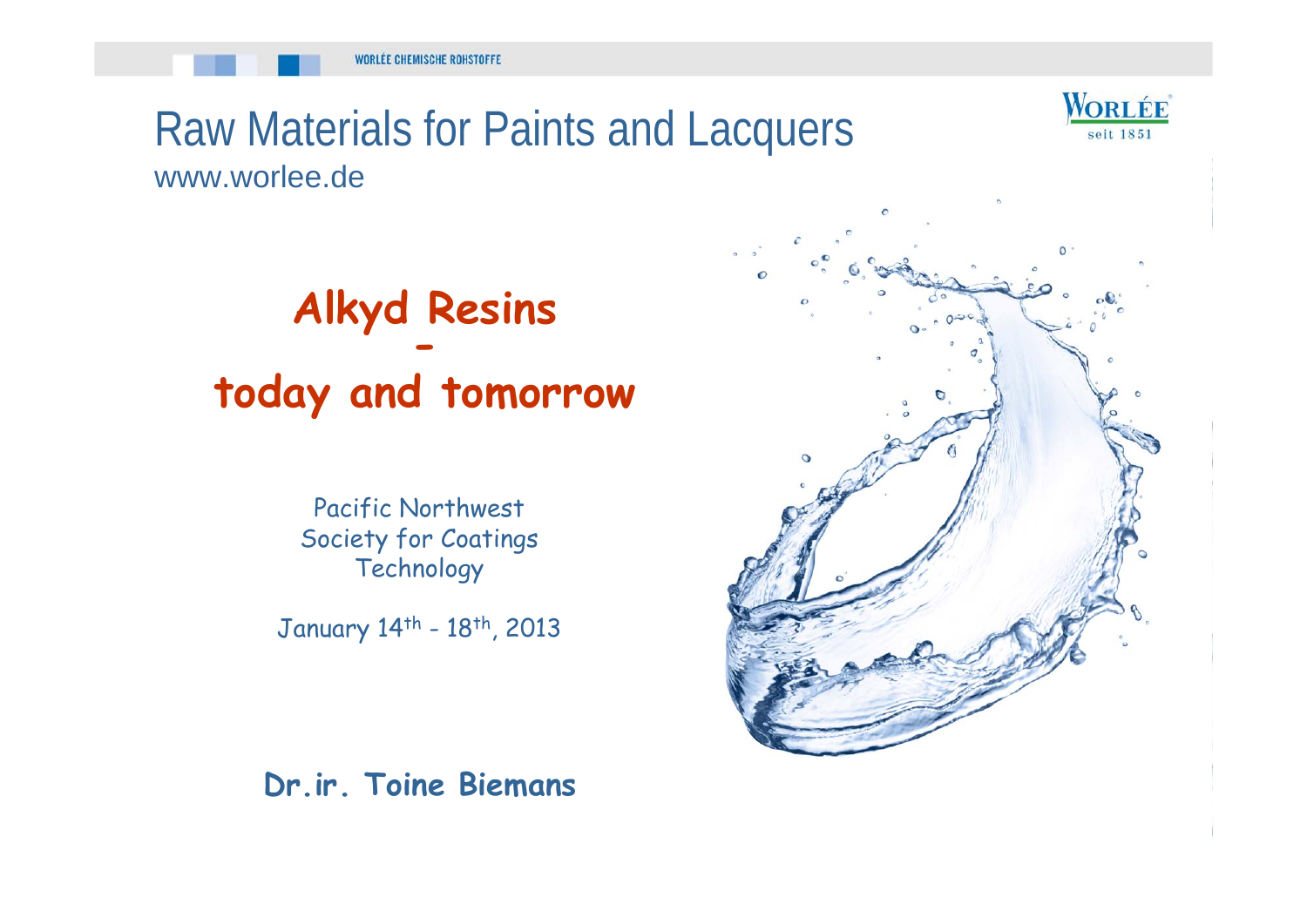

# Current Status of Alkyd Resin Development

**Solventborne**: Traditional

Low VOC (High Solids) Hybrids: blends chemical hybrids

**Waterborne**: Soluble

Externally emulsified Internally emulsified Hybrids: blends chemical hybrids

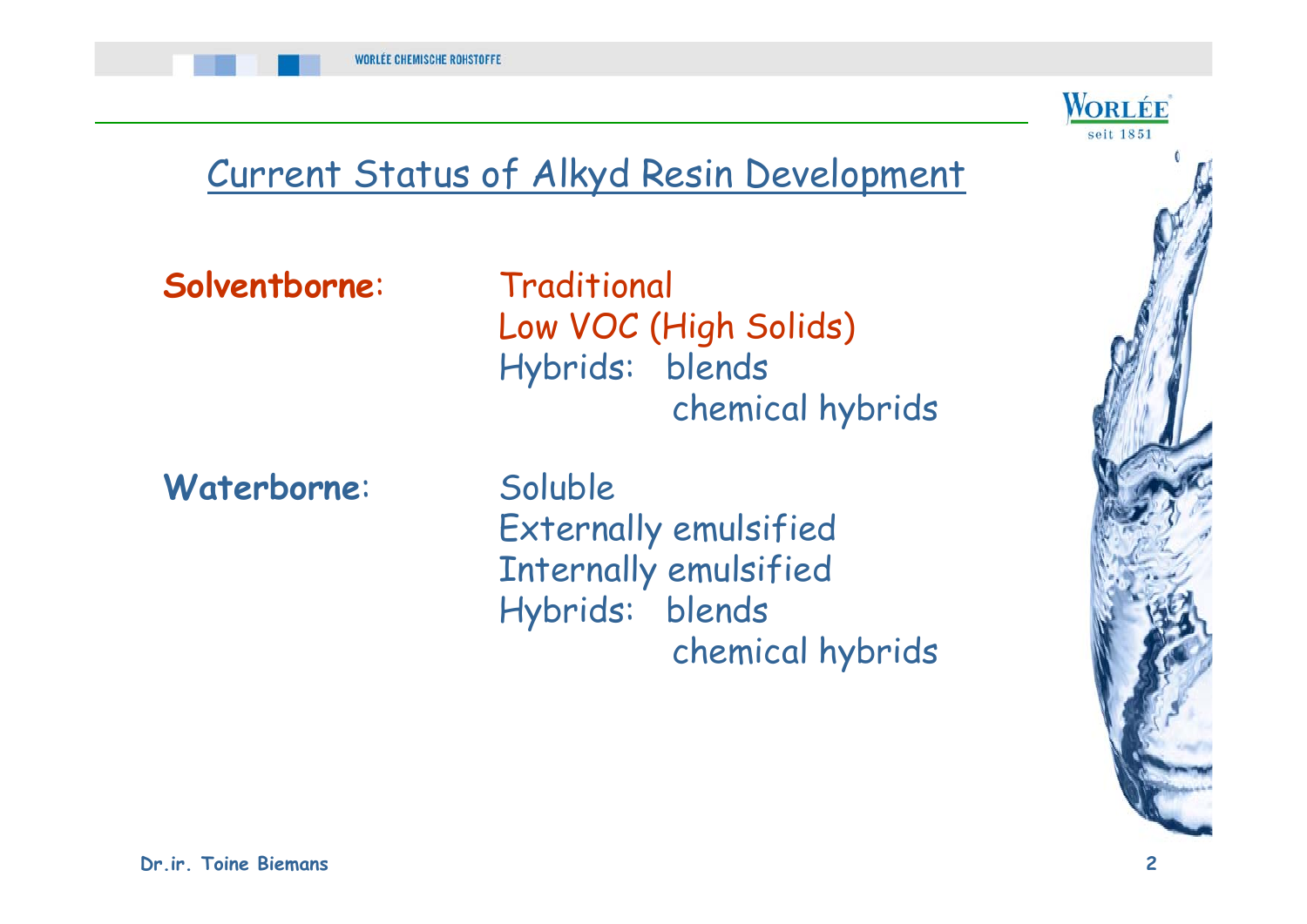**WORLÉE CHEMISCHE ROHSTOFFE** 

Solventborne alkyds: Low VOC developments

#### Initial goal for "low VOC": less solvent, same viscosity

Approaches:

- 1) Solvents with better solubility power
- 2) Reactive diluents
- 3) Change molecular structure



Goal for "low VOC": less solvent, same viscosity **& similar properties**

WORLÉE seit 1851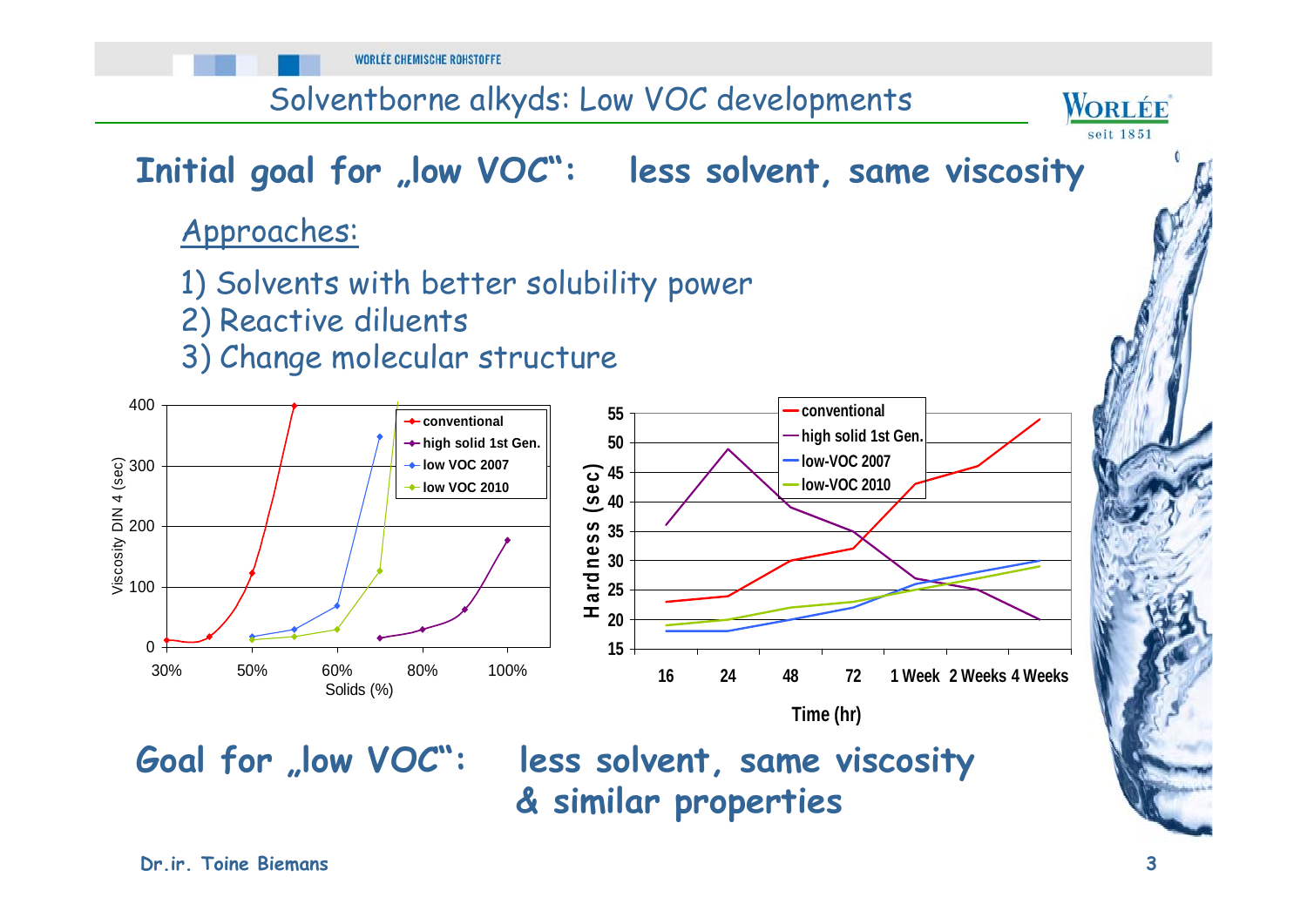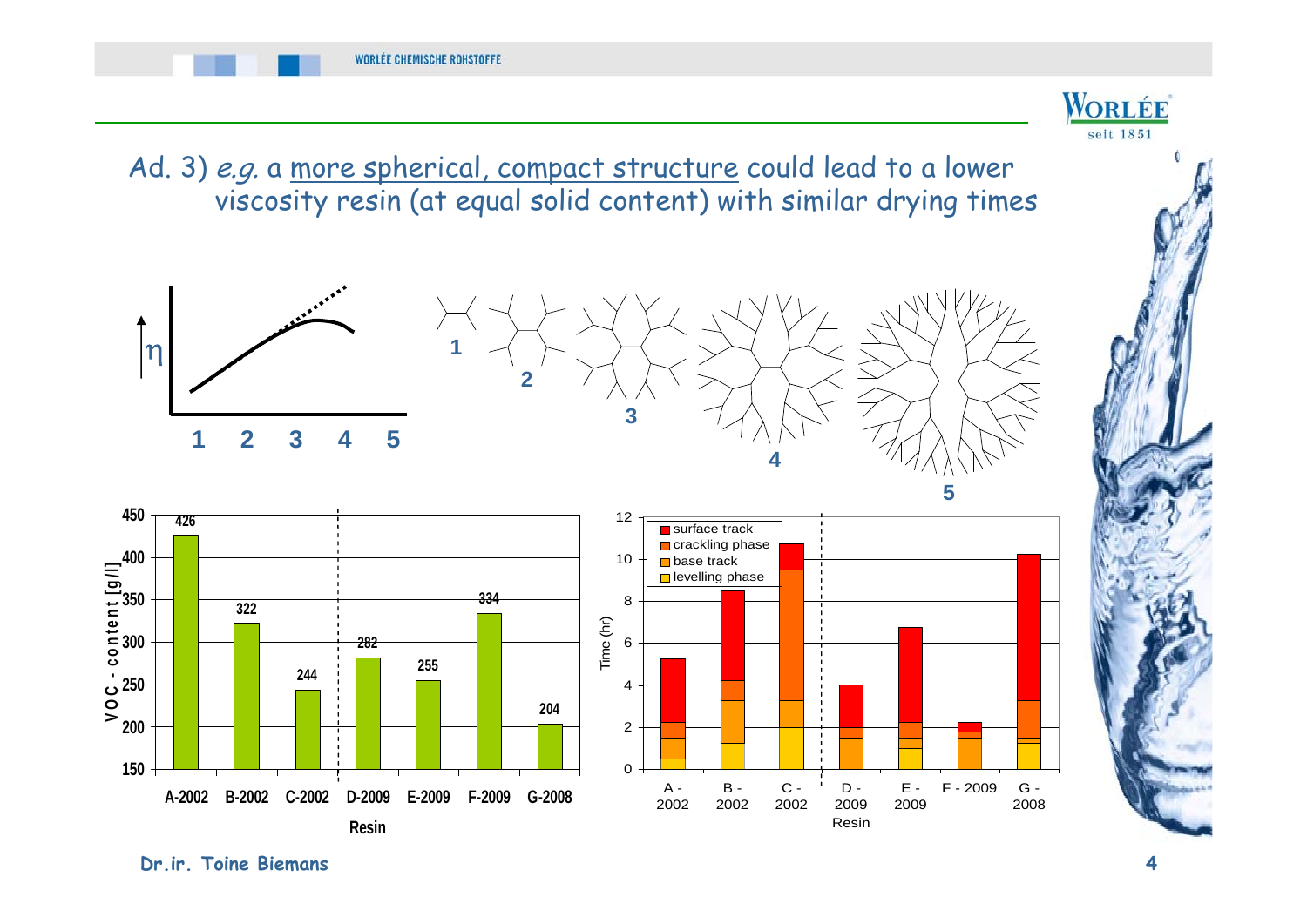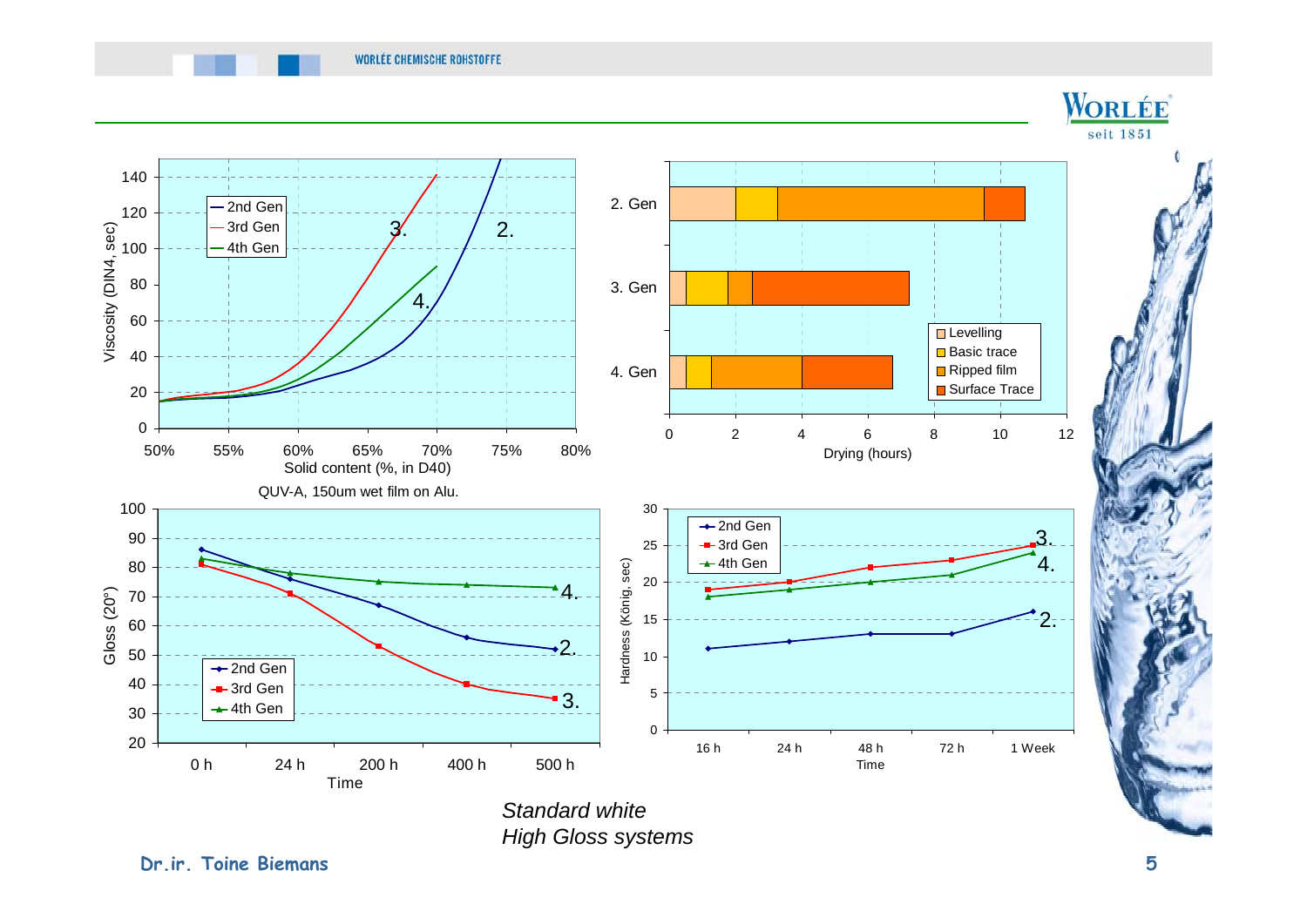



#### **Worlée 4th Generation low VOC Resins**

- Good drying & hardness development
- Binder for:
	- -- Inside: yellowing resistance
	- Outside: outdoor weathering

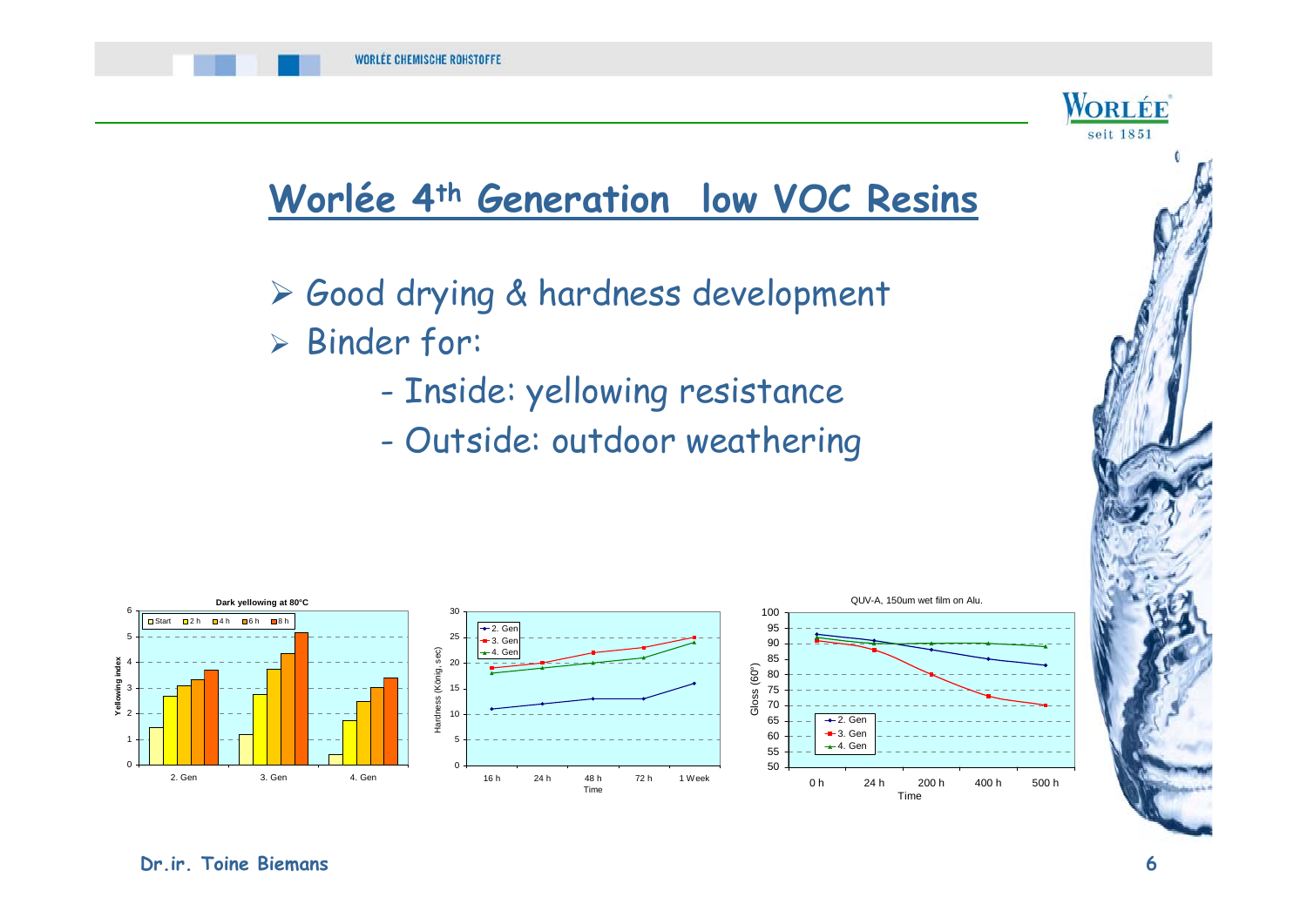

# Current Status of Alkyd Resin Development

**Solventborne**: Traditional

Low VOC (High Solids) Hybrids: blends chemical hybrids

**Waterborne**: Soluble

Externally emulsified Internally emulsified Hybrids: blends chemical hybrids

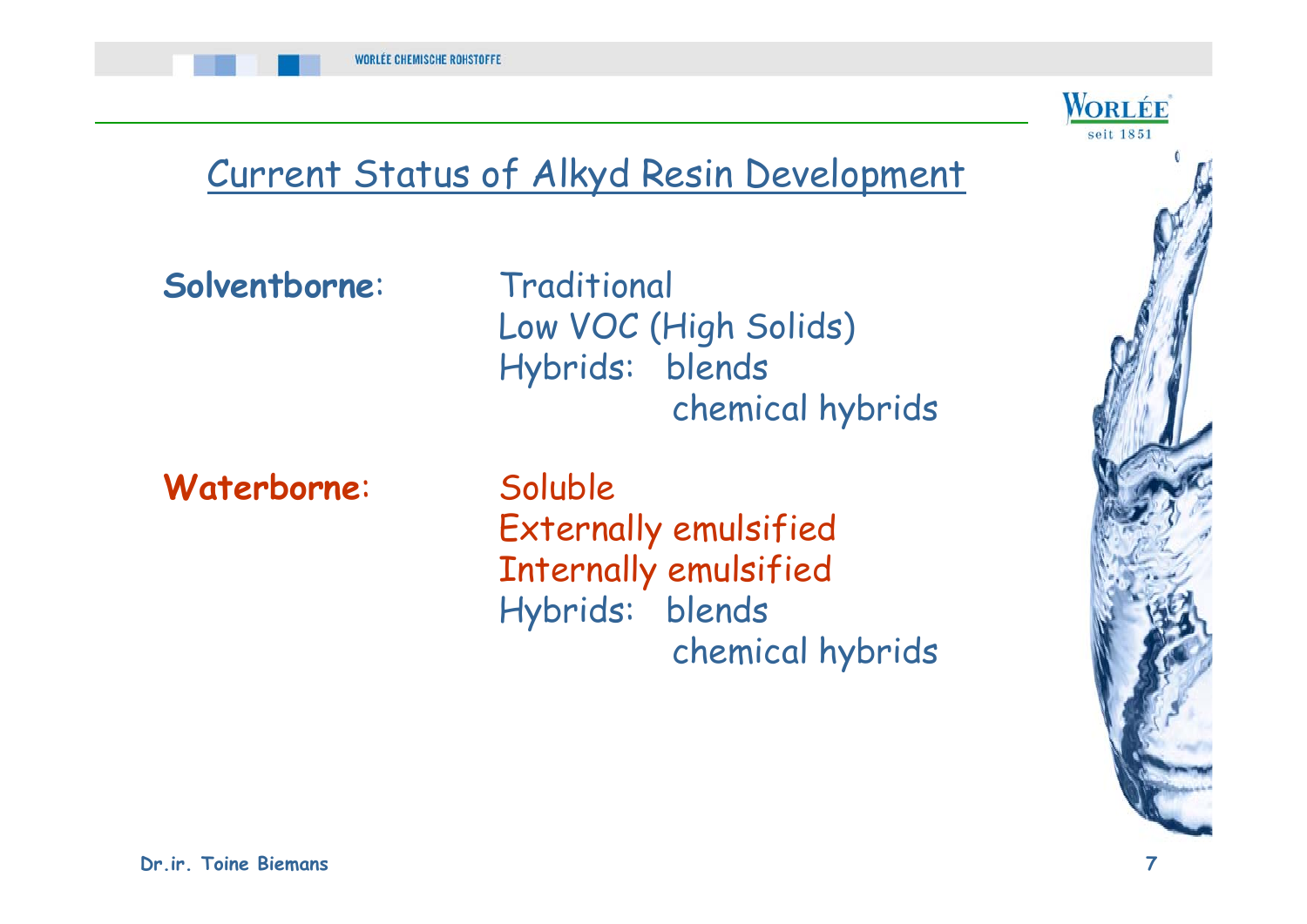

#### **Waterborne alkyds - Comparison**

Alkyds Soluble Alkyds



Externally Emulsified



**Internally** Emulsified Alkyds







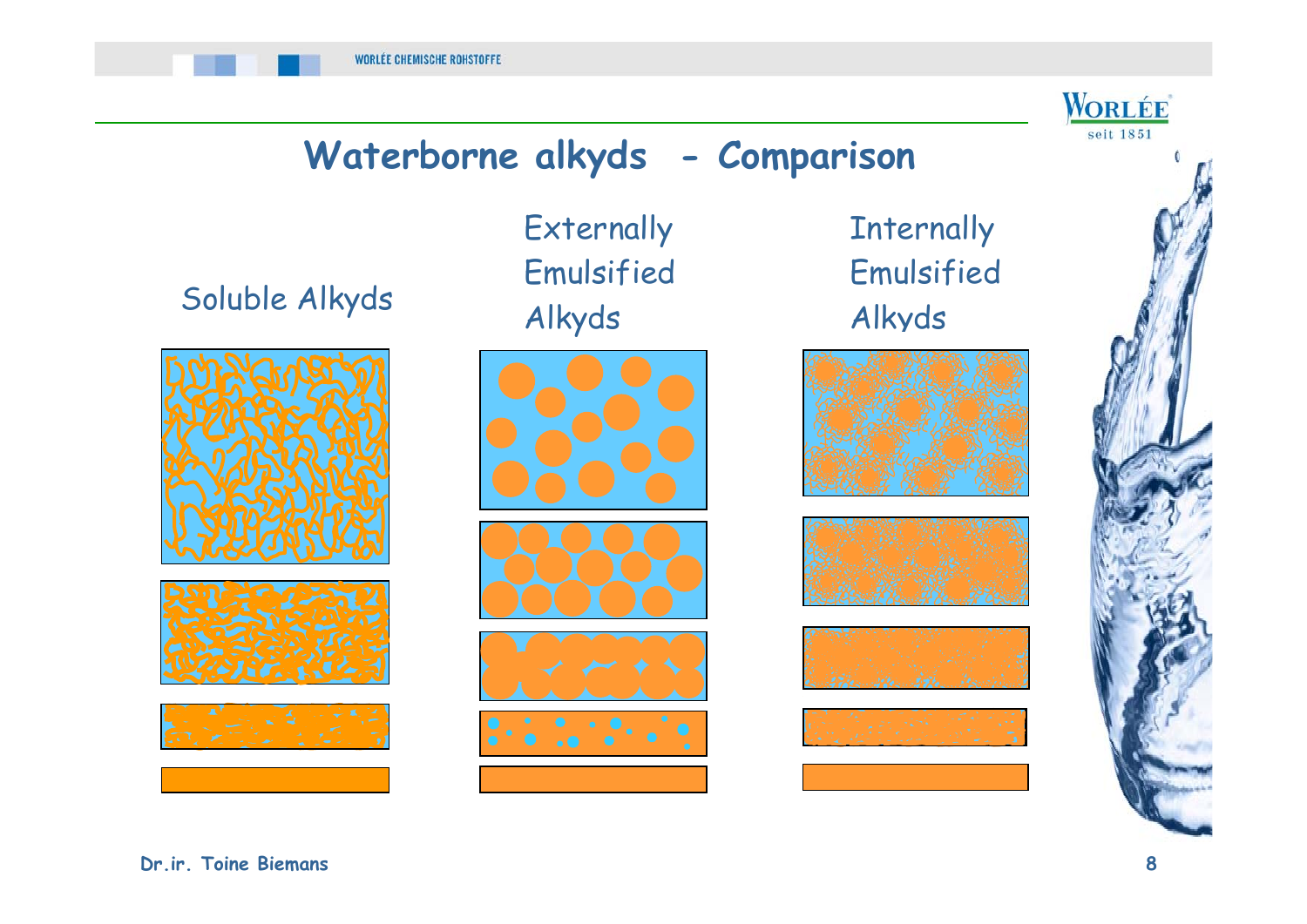#### **Soluble alkyd resins**

Relatively low molecular weight Acid value: 35-65 mg KOH/g resin Good for "open time" & gloss

#### **Externally emulsified alkyd resins**

Medium to high molecular weight External emulsifier High solid content Solvent free Good gloss

#### **Internally emulsified alkyd resins**

(Very) high molecular weight Urethane modified Solvent free Shear stable

**Dr.ir. Toine Biemans 9**









WORLÉE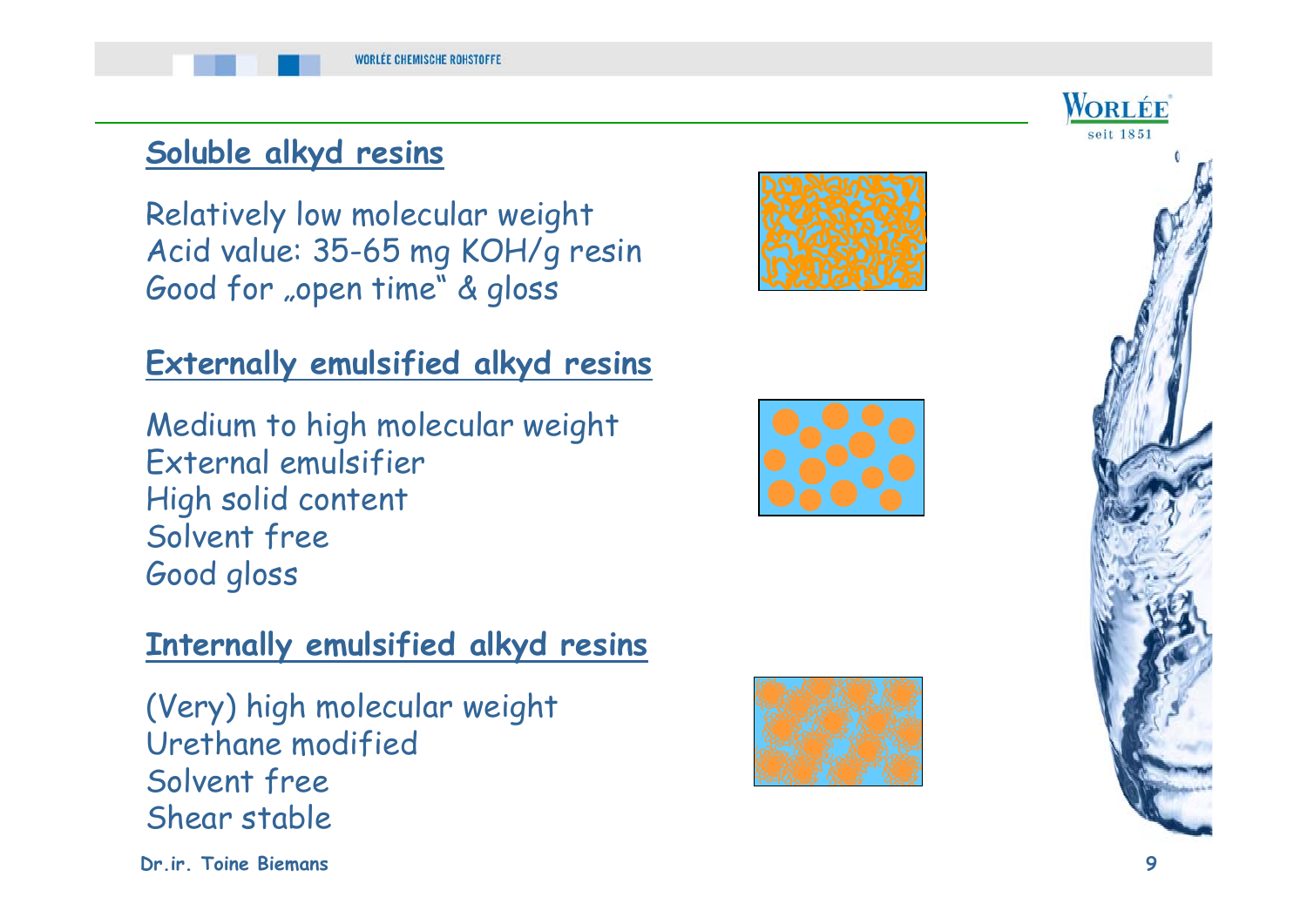

#### **Comparison of several waterborne technologies**

| Product group<br>Properties     | <b>Acrylic Dispersion</b> | <b>Internally emulsified</b><br><b>Alkyd Resin Emulsion</b> | <b>Externally emulsified</b><br><b>Alkyd Resin Emulsion</b> | Solvent based<br>low VOC                                                                              |
|---------------------------------|---------------------------|-------------------------------------------------------------|-------------------------------------------------------------|-------------------------------------------------------------------------------------------------------|
| <b>Application (Alkyd-like)</b> | $+(+)$                    | $++(+)$                                                     | $++(+)$                                                     | $***$                                                                                                 |
| Open time                       | ÷                         | $+(+)$                                                      | $+(+)$                                                      | $***$                                                                                                 |
| <b>Drying</b>                   | $+ + +$                   | $***$                                                       | $\ddot{\phantom{1}}$                                        | ÷                                                                                                     |
| Through drying                  | ٠                         | $***$                                                       | $\blacksquare$                                              | ٠                                                                                                     |
| Gloss, flow                     | $+(+)$                    | $++(+)$                                                     | $***$                                                       | $***$                                                                                                 |
| Dark yellowing                  | no                        | yes                                                         | yes                                                         | <b>Yes</b>                                                                                            |
| <b>Adhesion</b>                 | $+ +$                     | $***$                                                       | $***$                                                       | $***$                                                                                                 |
| Sandability                     | $ -$                      | $***$                                                       | ÷                                                           | $***$                                                                                                 |
| <b>Whiteness</b>                | $+ + +$                   | $+(+)$                                                      | ÷                                                           | $\hskip1.6pt\hskip1.6pt\hskip1.6pt\hskip1.6pt\hskip1.6pt\hskip1.6pt\hskip1.6pt\hskip1.6pt\hskip1.6pt$ |
| Water resistance                | ÷                         | $+ + +$                                                     | ÷                                                           | $+ +$                                                                                                 |
| <b>Weather resistance</b>       | $+ +$                     | $***$                                                       | $***$                                                       | $***$                                                                                                 |
| <b>Insulating properties</b>    |                           | $***$                                                       | $+ +$                                                       | $***$                                                                                                 |
| <b>Environment friendly</b>     | $***$                     | $***$                                                       | $***$                                                       | $***$                                                                                                 |
| renewable content               | $\blacksquare$            | $++$                                                        | $+ + +$                                                     | ٠                                                                                                     |
| VOC-content (in g/L)            | $50 - 100$                | $\cdot$ 50                                                  | $\cdot$ 50                                                  | $\cdot 350$                                                                                           |
|                                 | Drier & MEKO free         | Drier & MEKO free                                           | <b>MEKO</b> free                                            |                                                                                                       |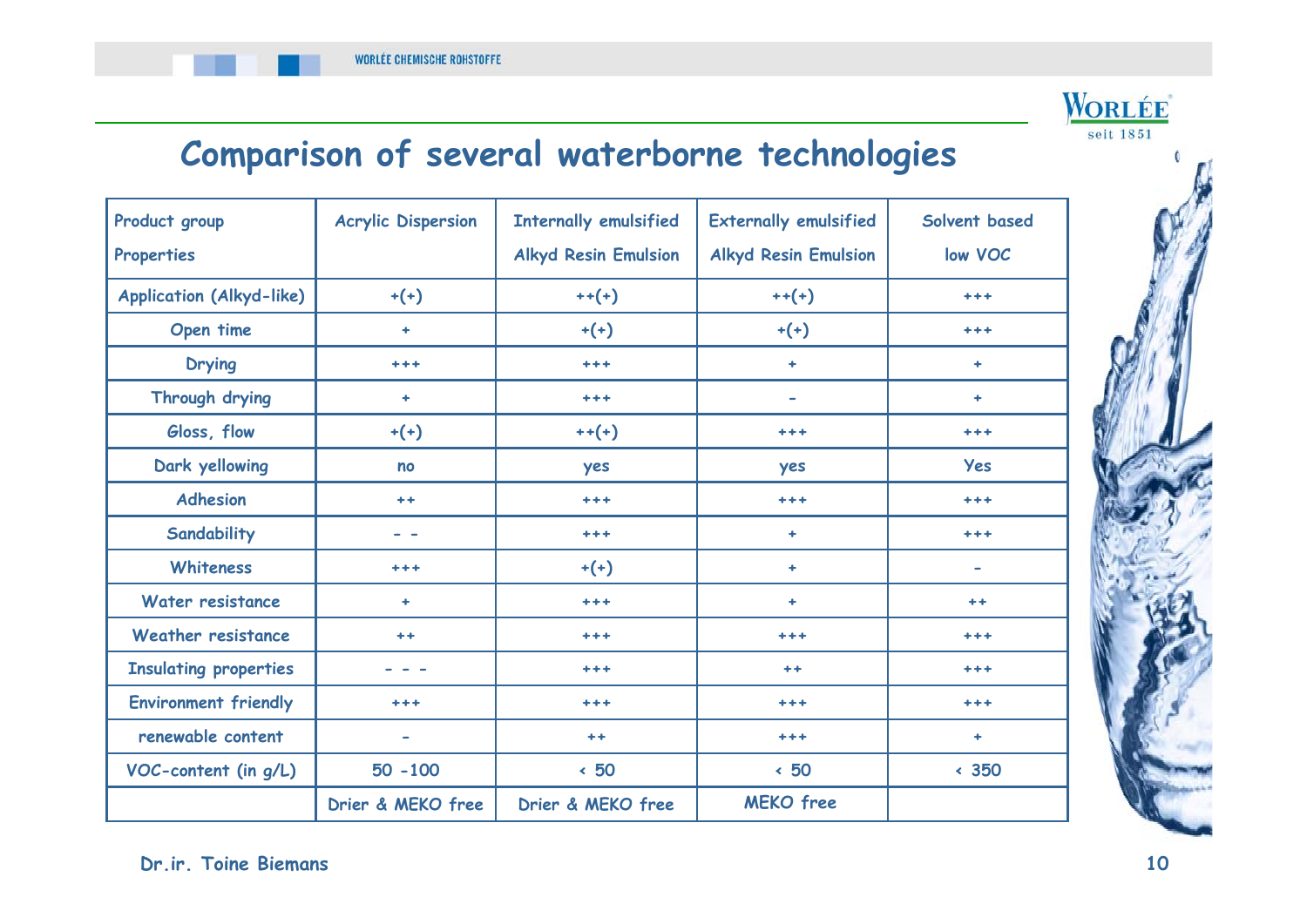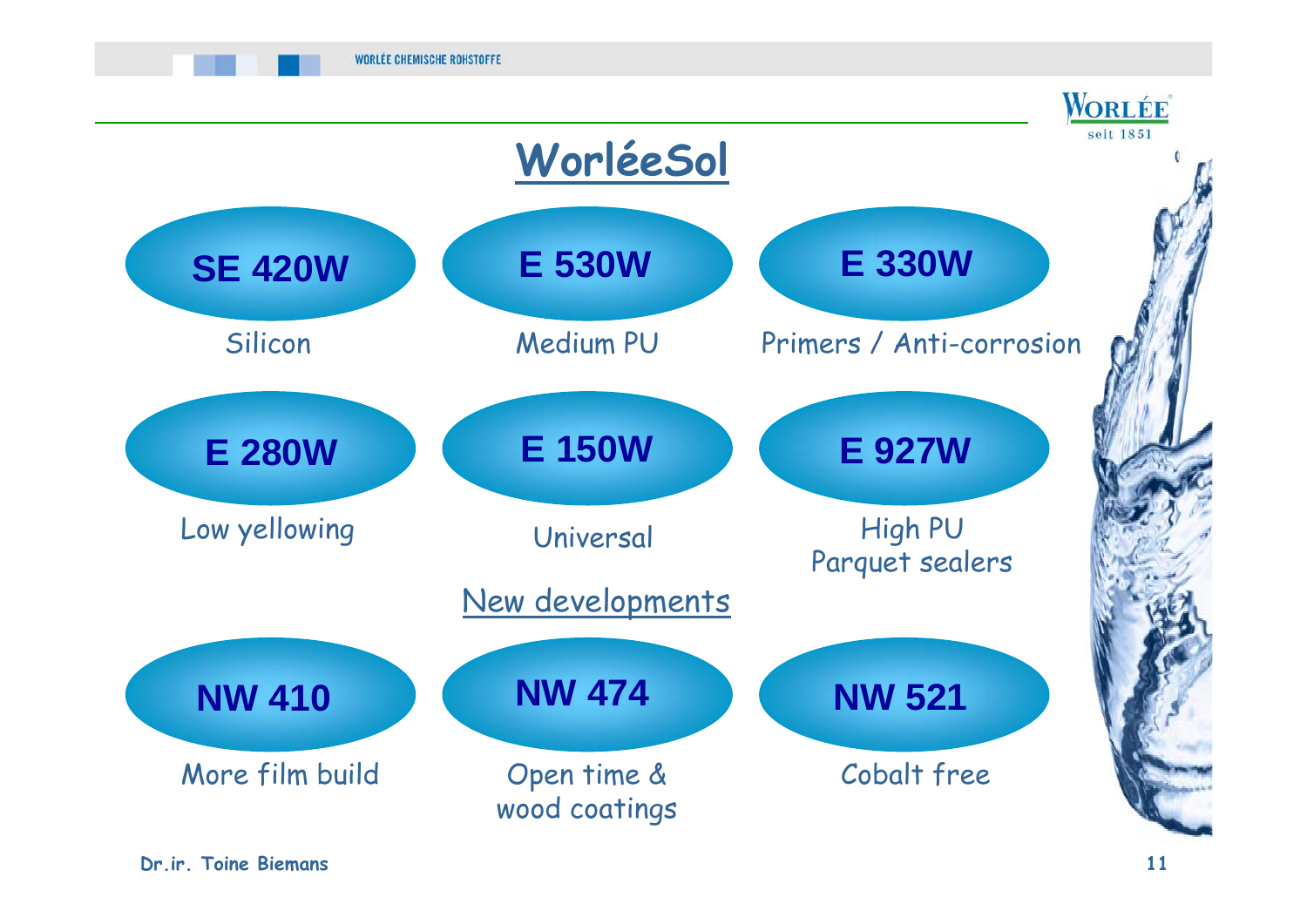**WORLÉE CHEMISCHE ROHSTOFFE** 

#### Internally emulsified alkyd resins: hardness development



**Dr.ir. Toine Biemans 12**

**WORLÉE**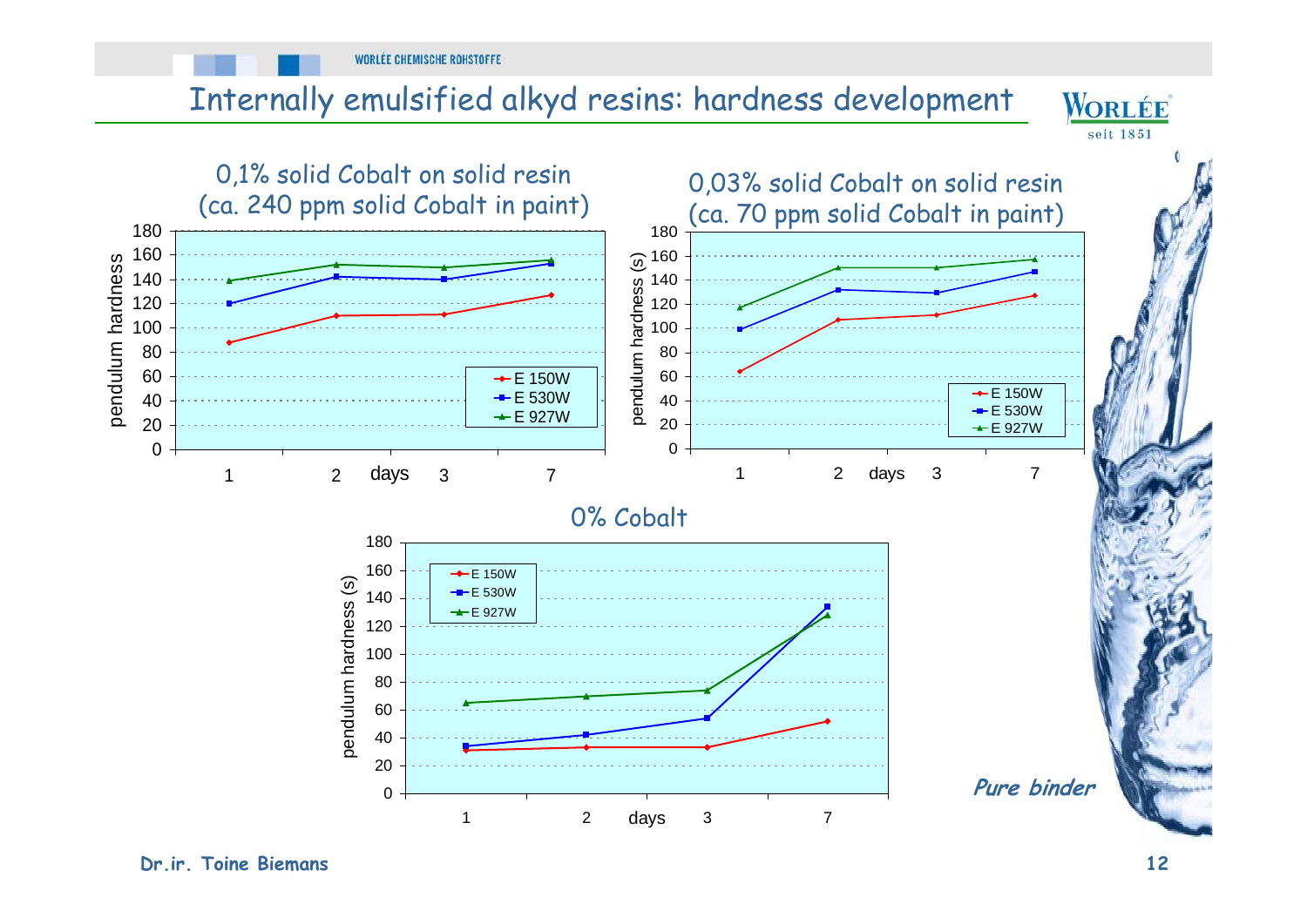# **WorléeSol E 150W**

# **Application possibilities**

#### **Property profile**

#### Wood:

- Primers
- -Pre-coatings
- -Semi gloss
- High gloss
- Clear coats
- Stains

#### Others:

- -Anti-corrosive primers
- -- Industrial topcoats
- -Stoving enamels
- Insulating paints
- Low VOC
- Good drying performance (also under adverse conditions)
- Good brush application
- High gloss & good gloss stability
- Low dark yellowing
- Hardness development (also Co-free)
- Early water resistance
- Weathering resistance
- Insulating properties

WORLÉE seit 1851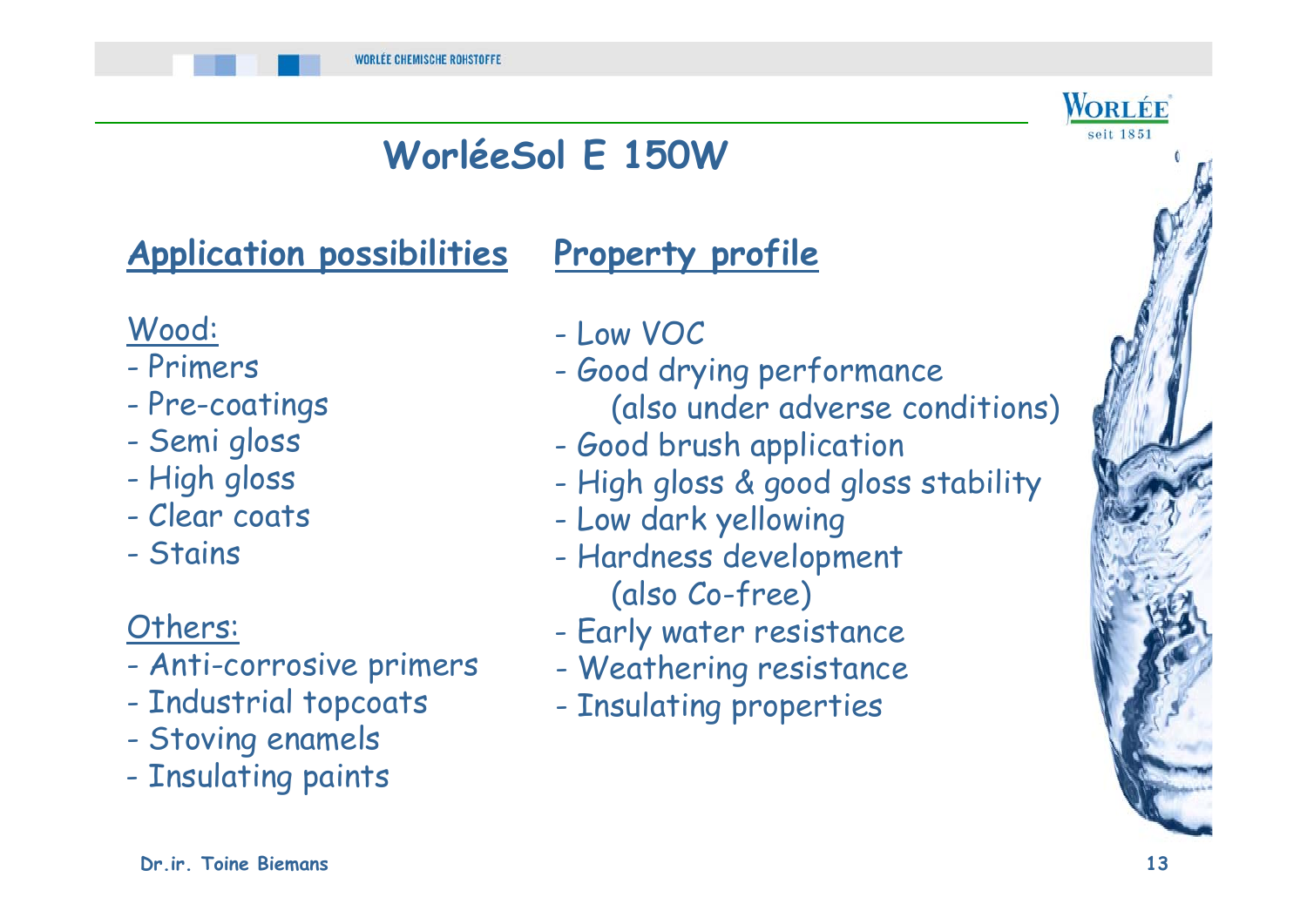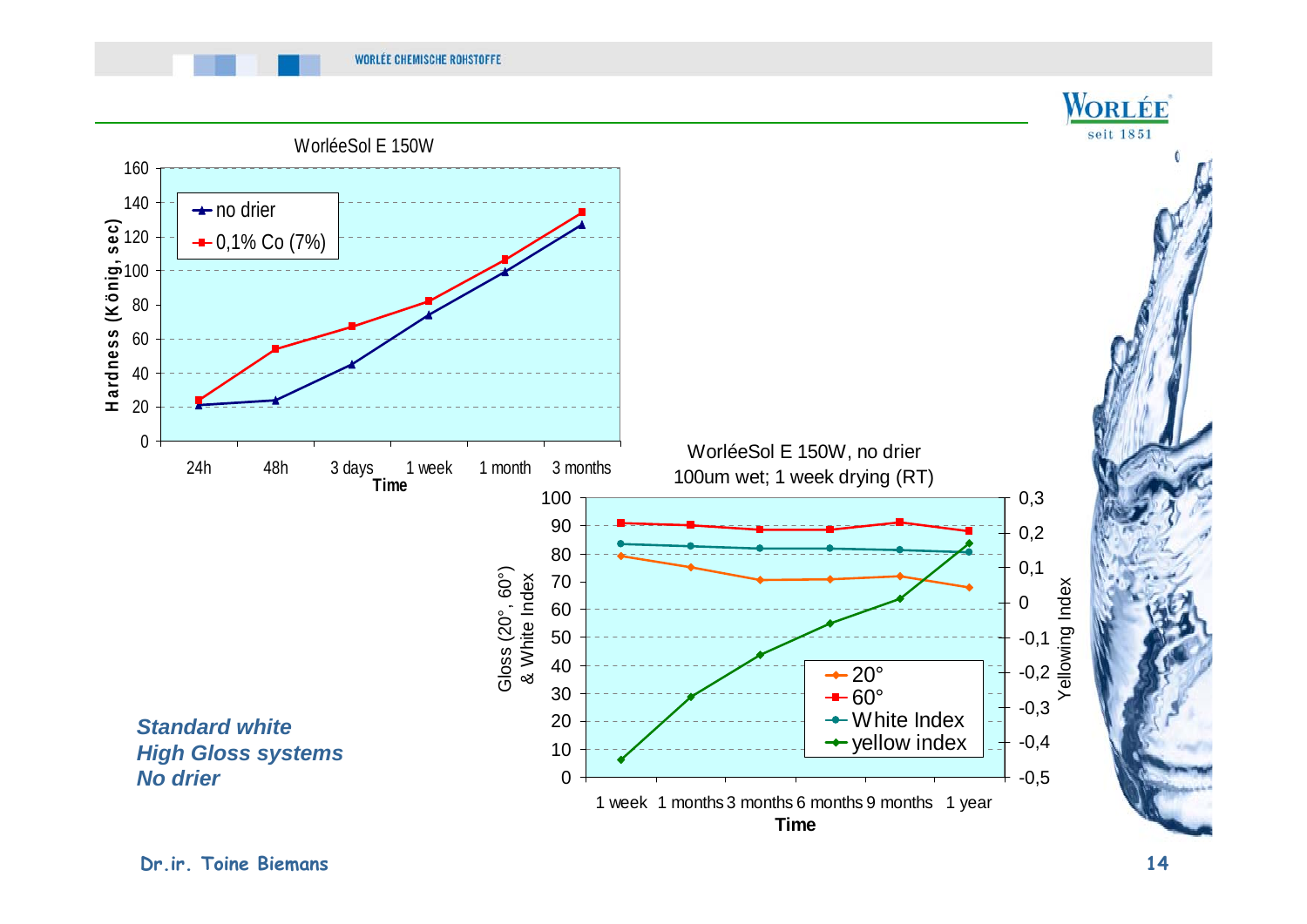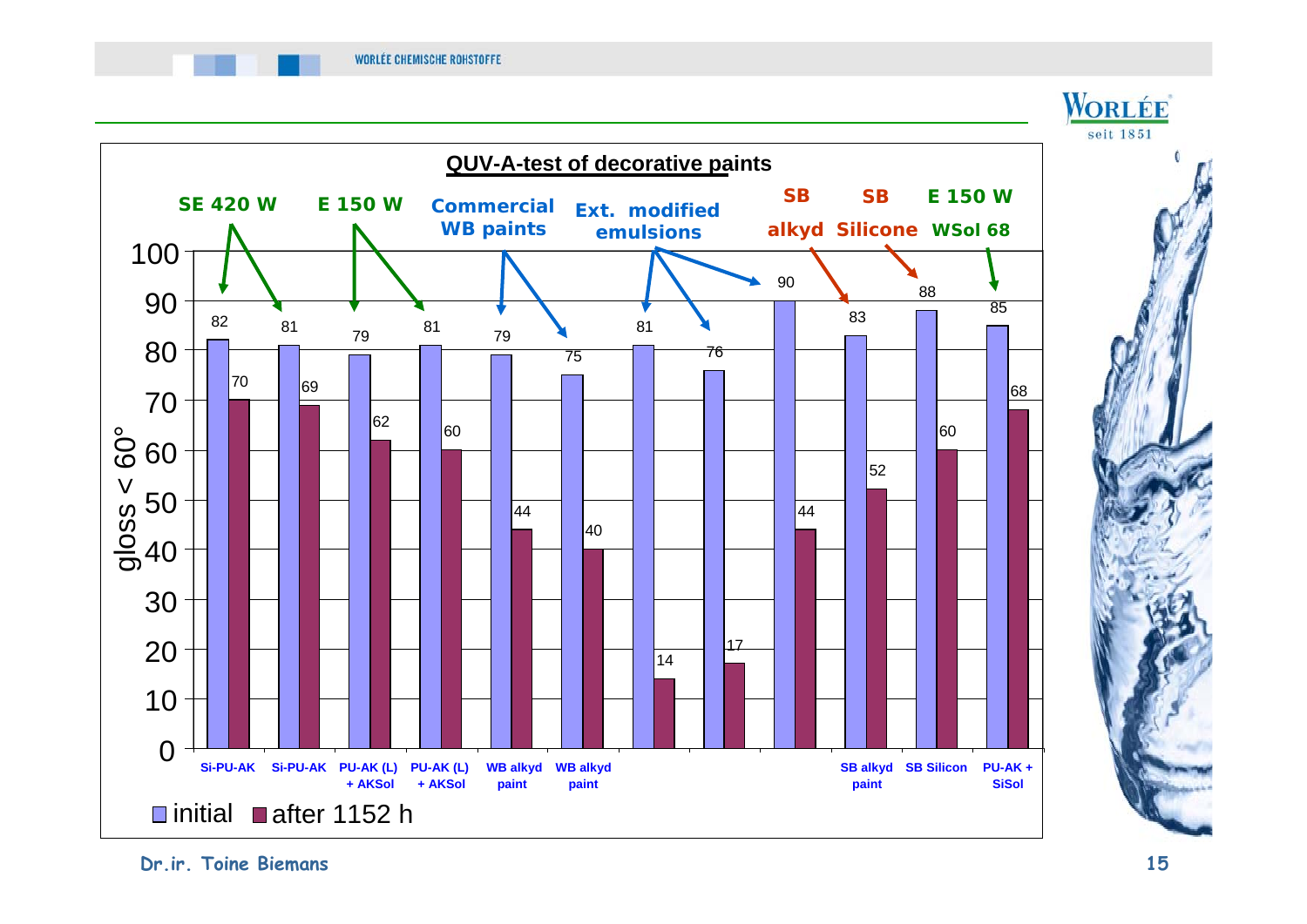# **Drying under bad conditions 2°C (35°F) / 100% RH; sunny morning** dustfree **□** tackfree



- **Dr.ir. Toine Biemans 16** 1: WorléeSol E 150W based paint 3: Comm. paint ext. emulsified 2: Comm. paint WorléeSol E 150W based 4: Solvent based paint
	-

**WORLÉE** seit 1851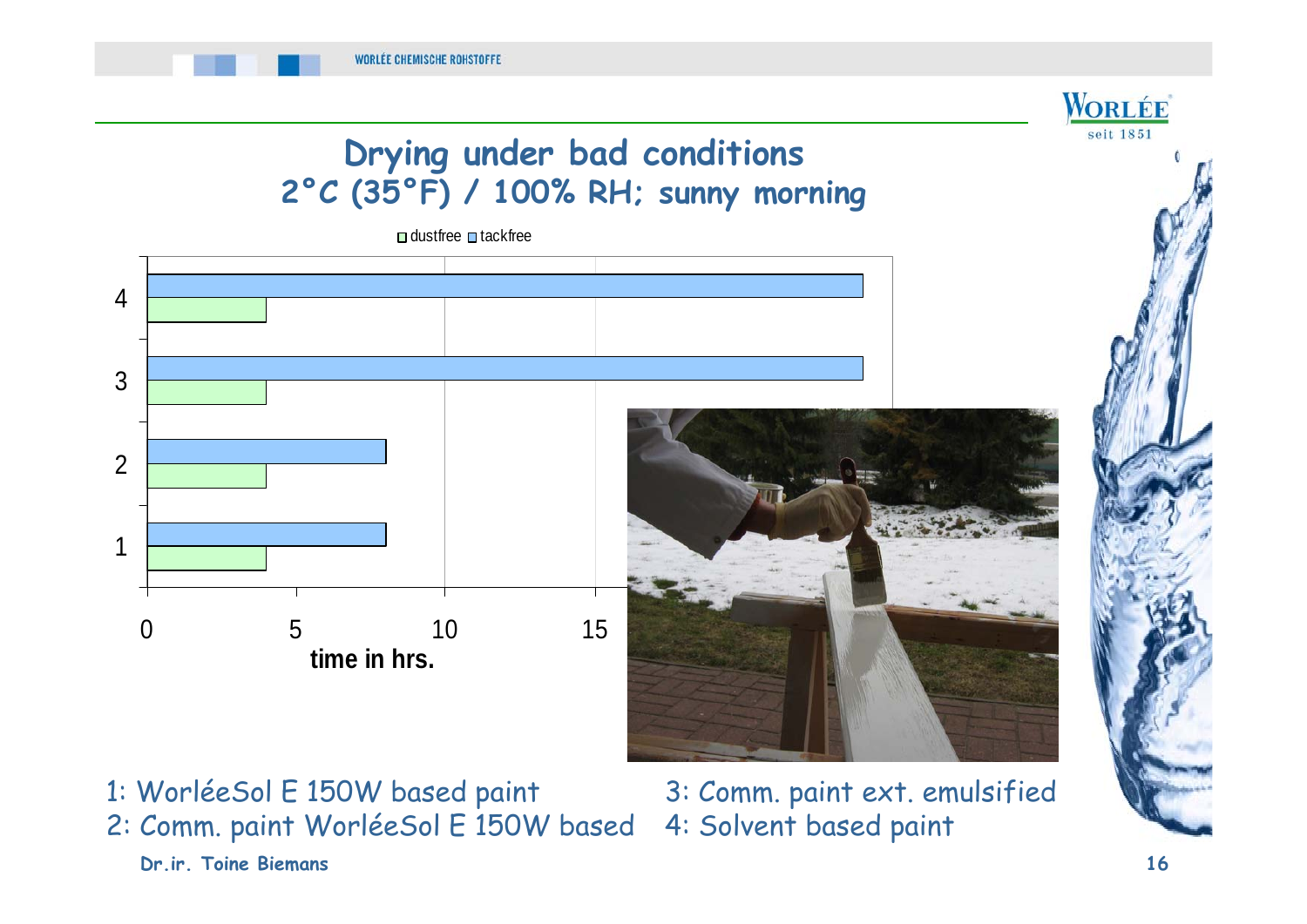

#### **Important aspects of formulating with a Worlée E-type emulsion.**

- $\triangleright$  Neutralization is not necessary. pH between 7,0 7,5.
- 3-5% Butyl glycol or Propylene glycol + EFKA 4550 in the grind to obtain the highest gloss – WorléeSol emulsions are shear stable.
- $\triangleright$  Pigments and extenders: carefull with impurities e.g Blanc fixe micro.
- $\triangleright$  The mill base must have the right viscosity this is very important! Too low viscosity will cause foam and reduce the dispersibility.
- Driers: suitable driers are Octa Soligen Co 7 aqua, Nuodex Drycoat
- $\triangleright$  Viscosity (too thin) can be adjusted by adding a PU-thickener.
- Additives: anti-skinning agent is not necessary. Defoamers: (only for dip-, brush-, and airless application) W'Add 626.
- $P$  Packaging: tins and drums have to be interior coated.
- **Dr.ir. Toine Biemans 17** Machineries and application equipment can be cleaned with water. Already set dry paint can be removed with solvents.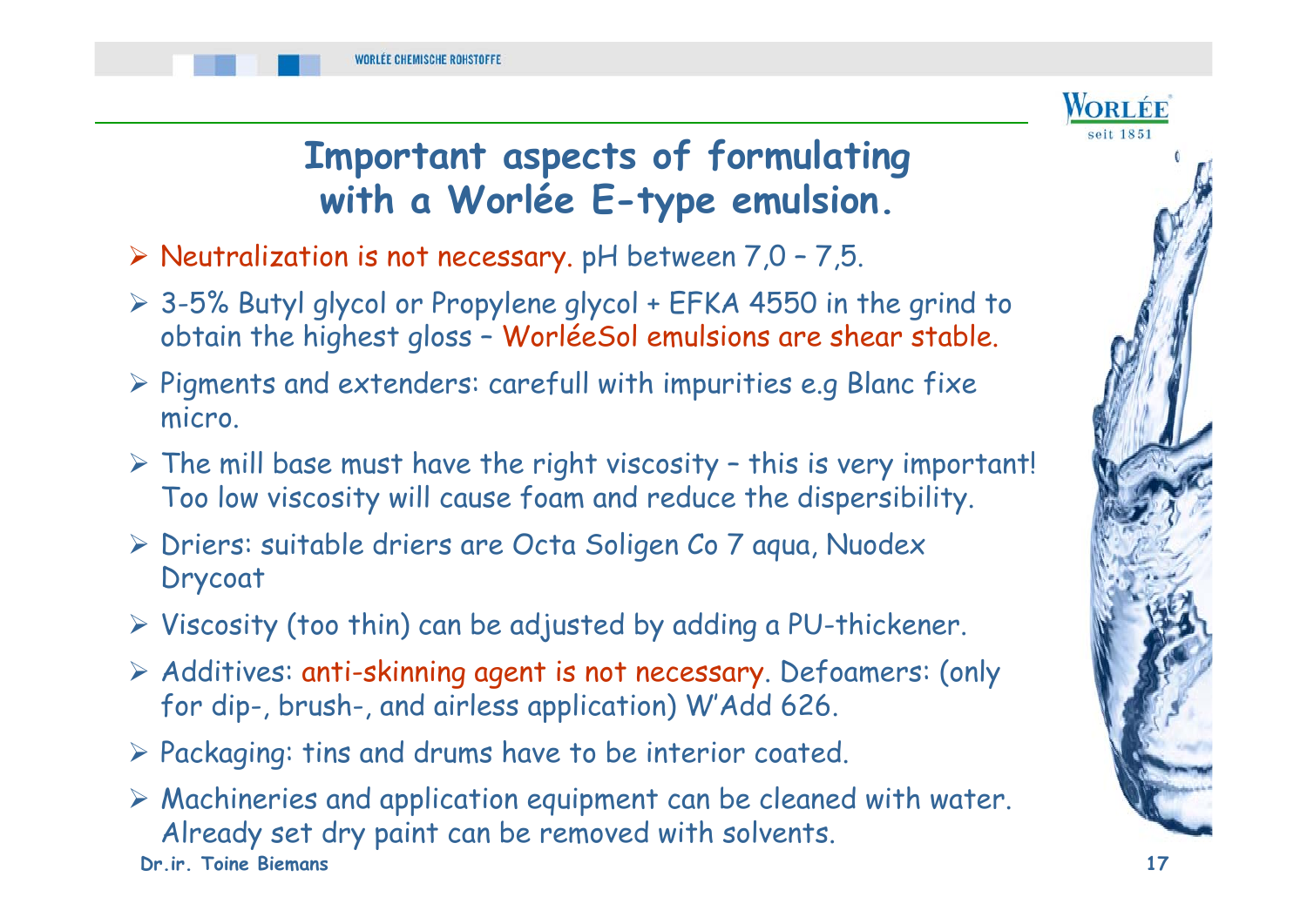

Tack free approx. 2 h Gloss < 60° approx. 90 GU

Add 1 - 6 in listed order while stirring and disperse at high speed for approx. 20 min, Add 7 for rinsing, 8 - 12 letdown, add while stirring

100.00

12 Water 1.35

seit 1851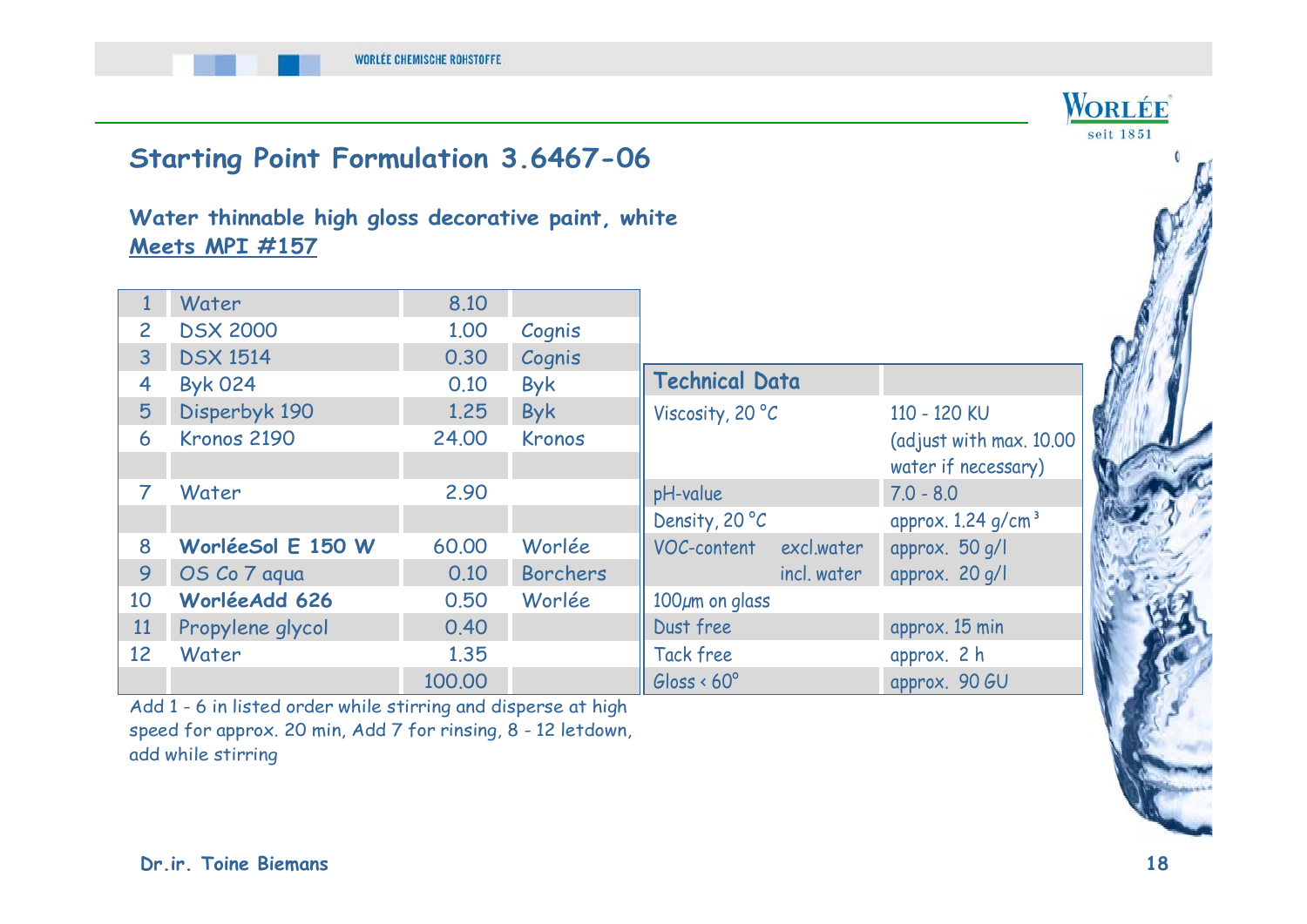

# Current Status of Alkyd Resin Development

**Solventborne**: Traditional

Low VOC (High Solids) Hybrids: blends chemical hybrids

Waterborne: Soluble

Externally emulsified Internally emulsified Hybrids: blends chemical hybrids

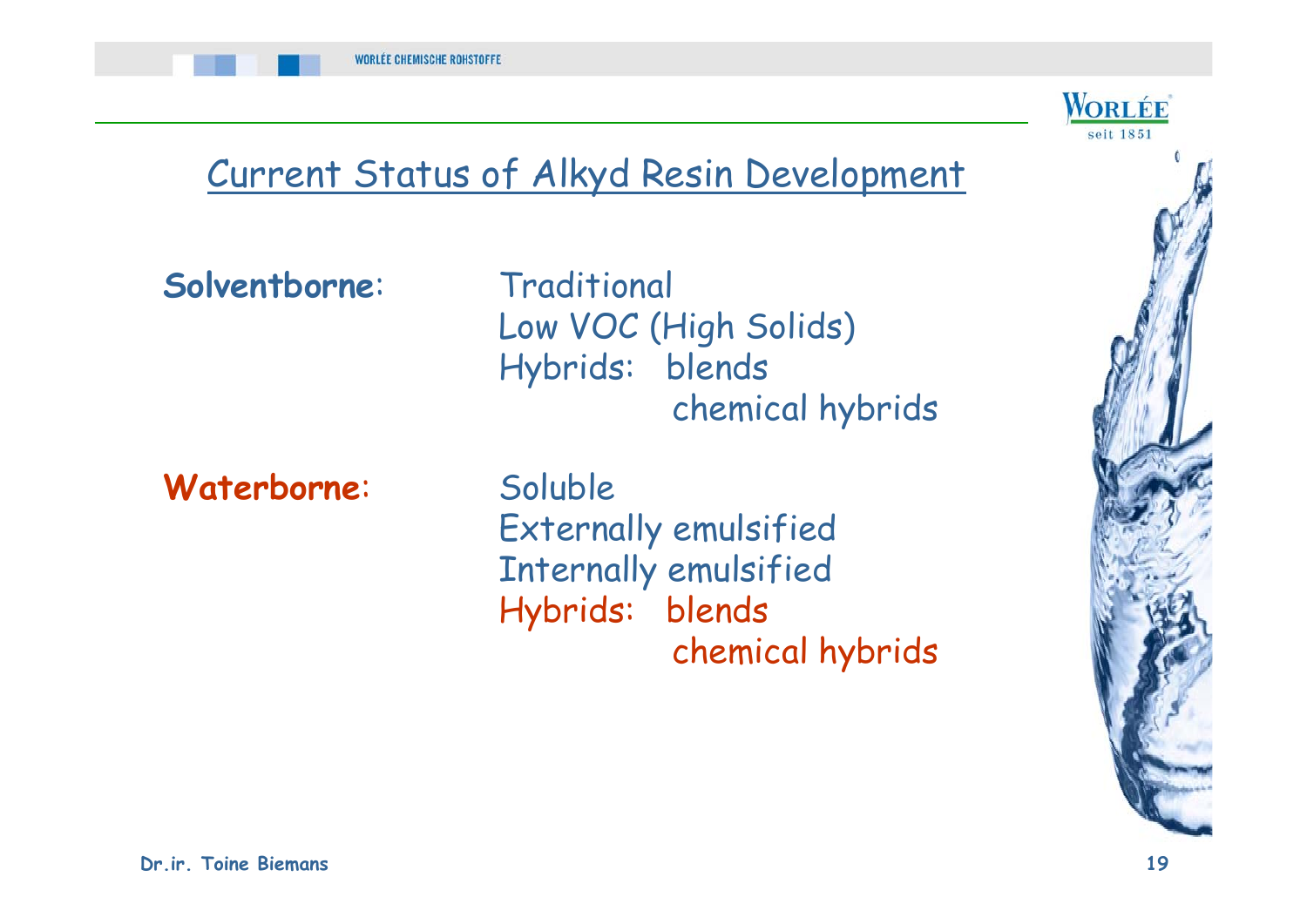#### **Hybrids**

Blends: "cold" mixing of alkyd emulsion and acrylic dispersion<sup>seit 1851</sup>





: Hard (e.g. Acrylate)

The presence of acrylic dispersion droplets prevents some oxidative drying of the alkyd because of steric hindrance







WORLÉE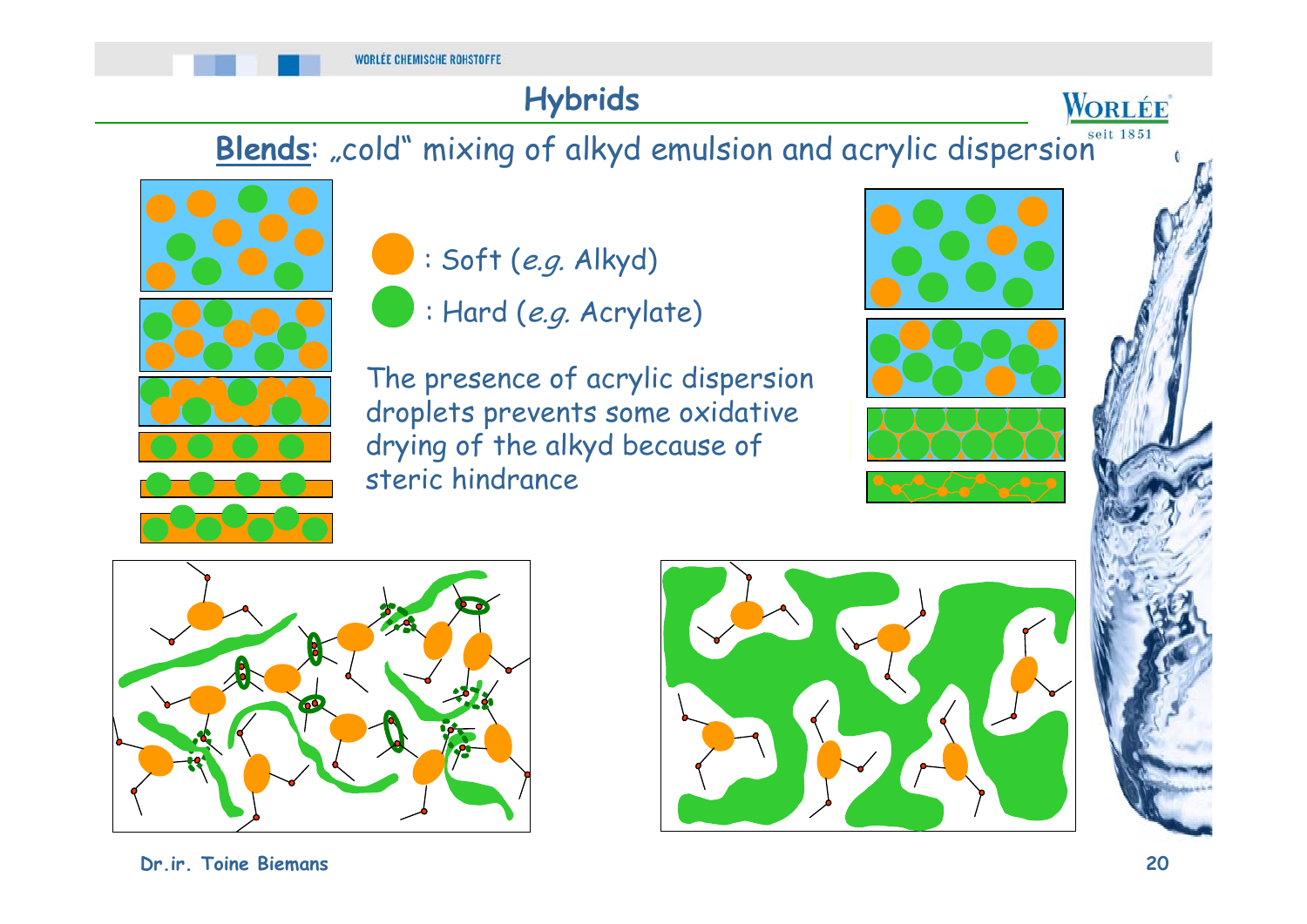#### **Hybrids**



Increase compatibility: mixing of alkyd and acrylate on a molecular level!

Making an alkyd and acrylate more compatible or tuning the individual alkyd and acrylate structure towards compatibility

Ideally: The alkyd and acrylate part are chemically or covalently bonded

- - Allowing more double bonds to come in closer contact (better drying).
- - More film homogeneity and better film formation (increased gloss / reduced haze).



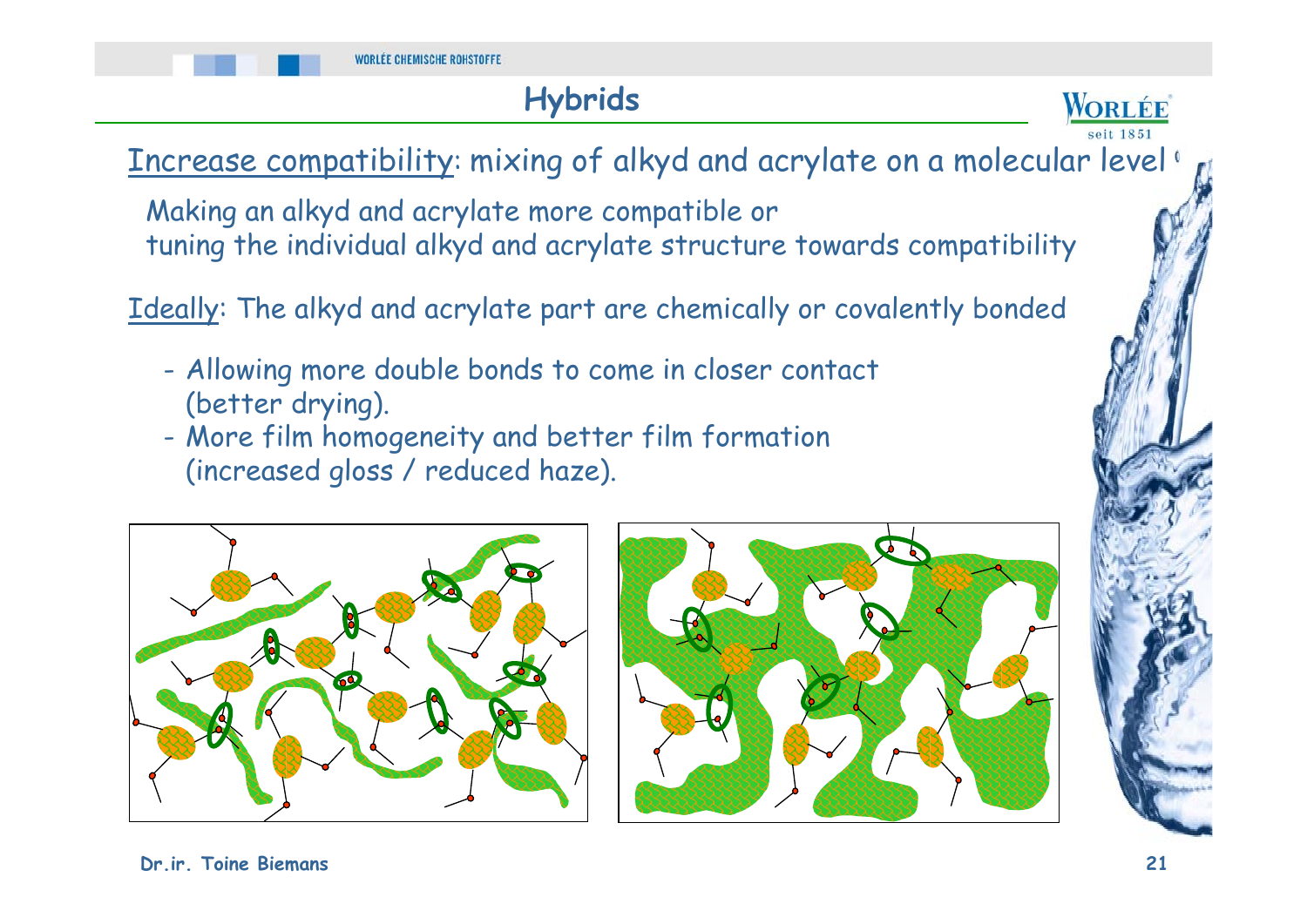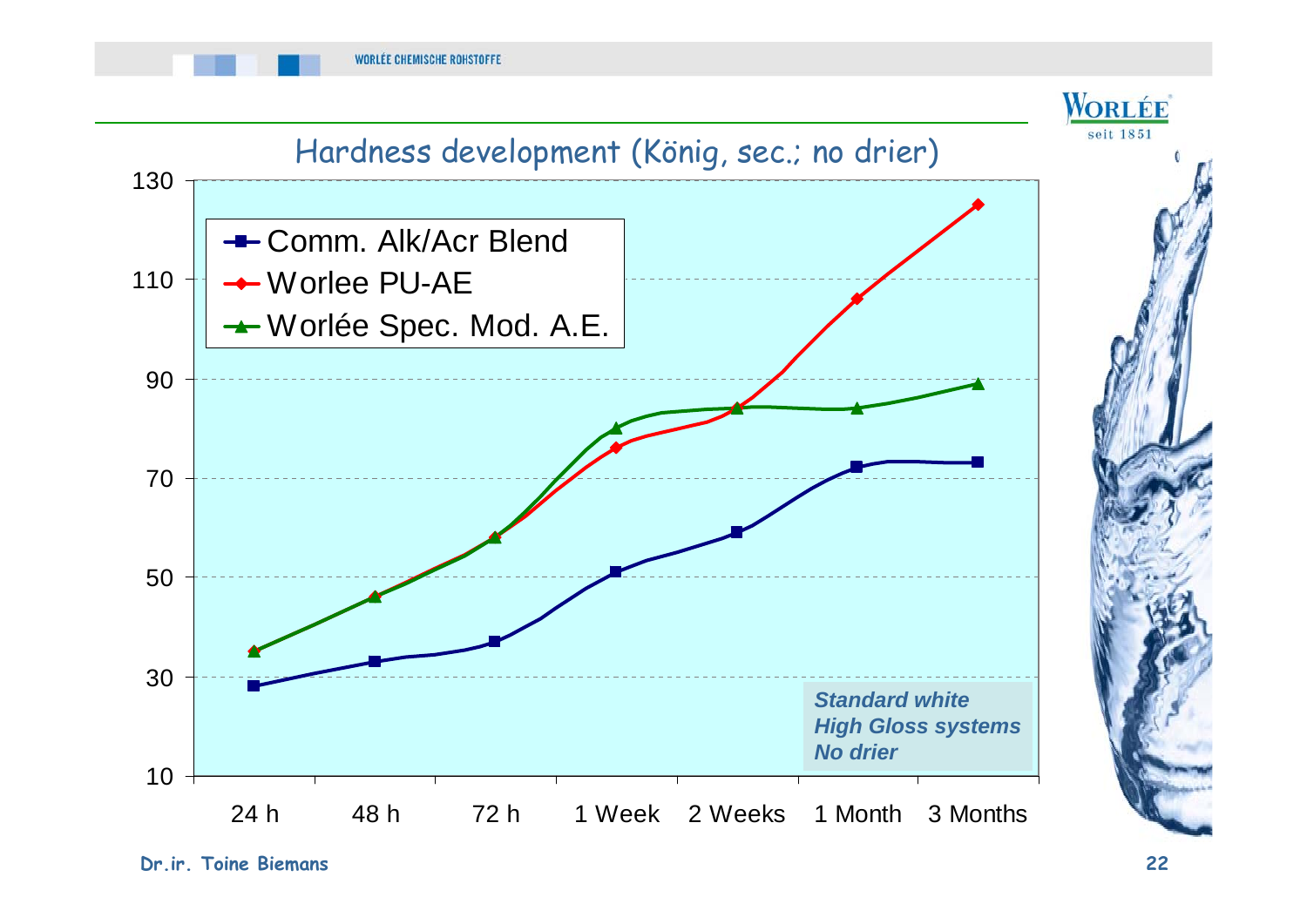

**Dr.ir. Toine Biemans 23** *Standard whiteHigh Gloss systems No drier*

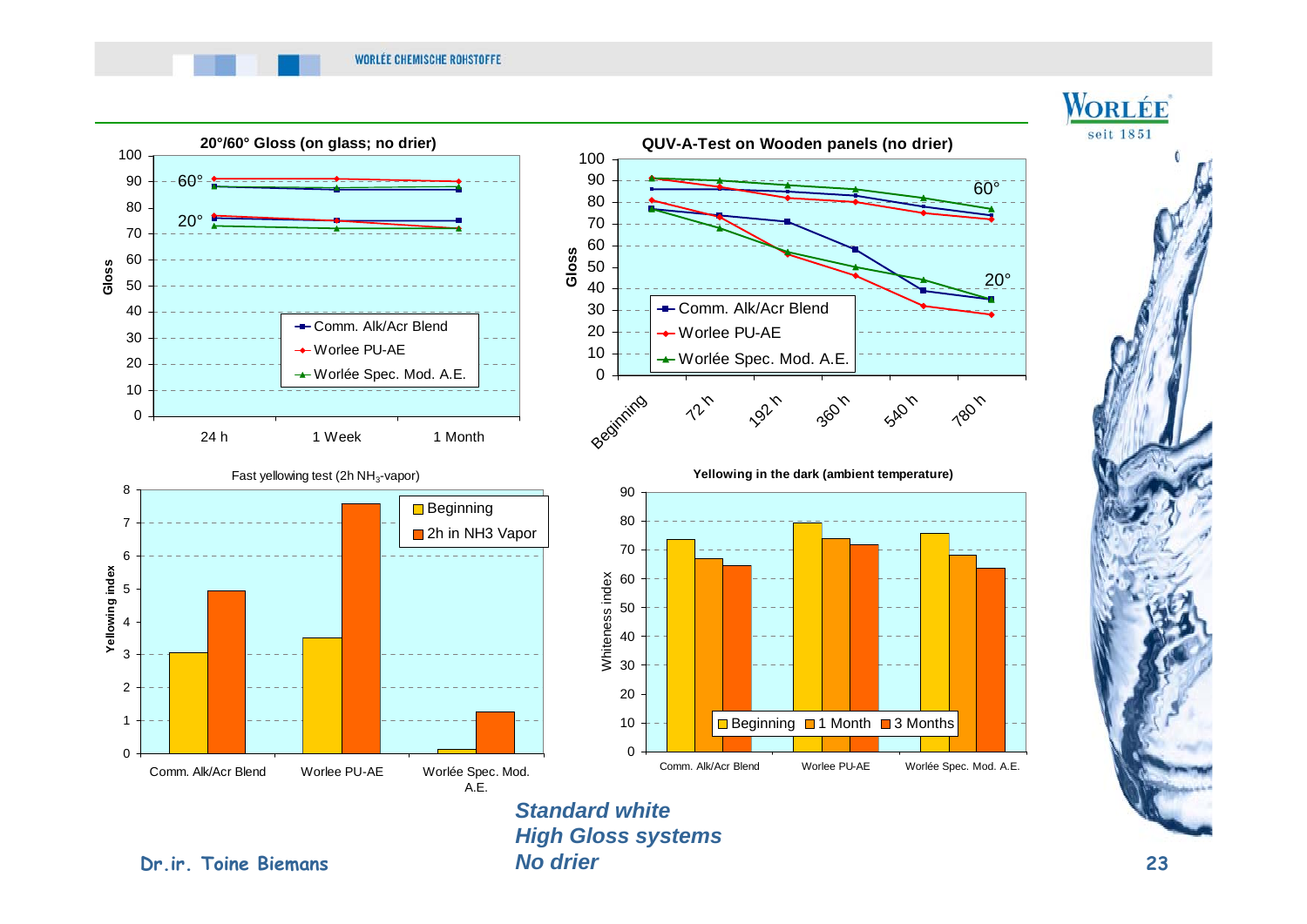



### **Worlée Spec. Mod. Alkyd Emulsion**

Binder for:

- Cobalt free formulation
- Inside: odour/smell, yellowing resistance
- Outside: outdoor weathering

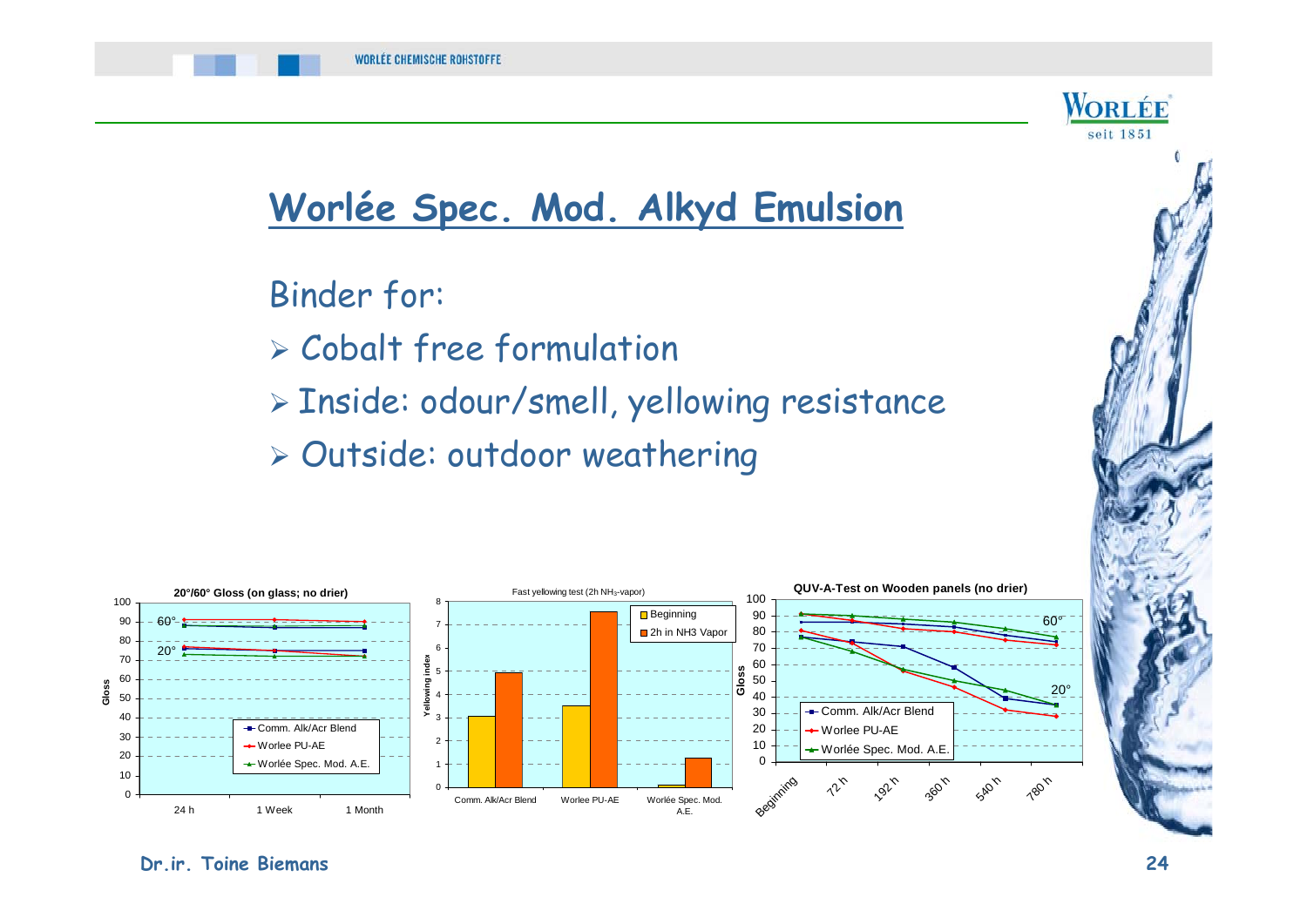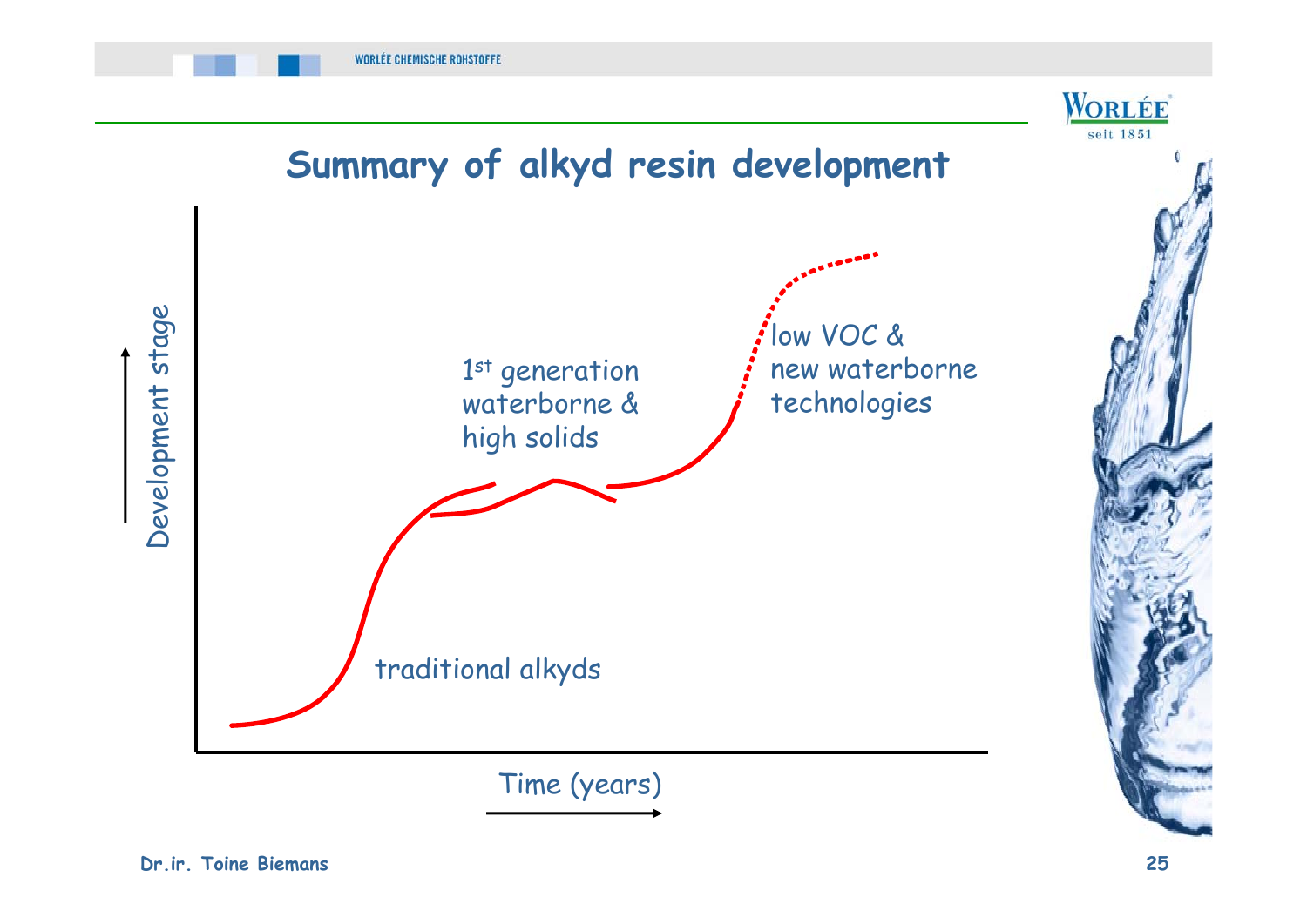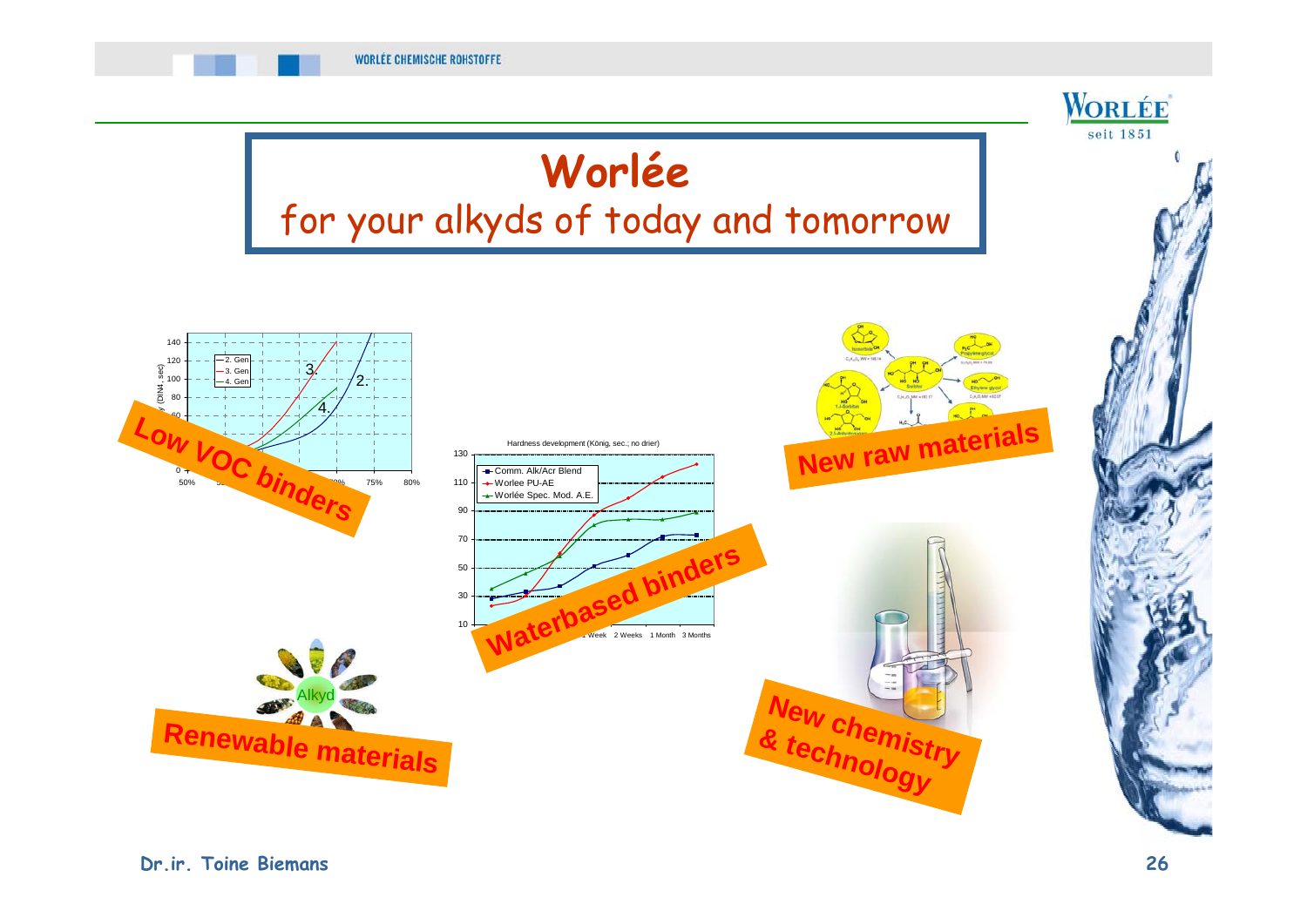#### **Acknowledgement**

#### **Mr. Thijs Neuteboom** Water borne Products

**The Tryline Group** Distributor for Mid & Western USA and British Columbia www.tryline.com +1 800 682 0221 +1 425 450 8822

**Mr. Klaus Köhler** General Information +49 4153 596 4150 kkoehler@worlee.de

> +49 4153 596 4830 tneuteboom@worlee.de

**Mr. Lars Ossenschmidt** Solvent borne and low VOC Products +49 4153 596 4813 lossenschmidt@worlee.de

**+49 4153 596 4760**

**Dr.ir. Toine Biemans 27 tbiemans@worlee.de**